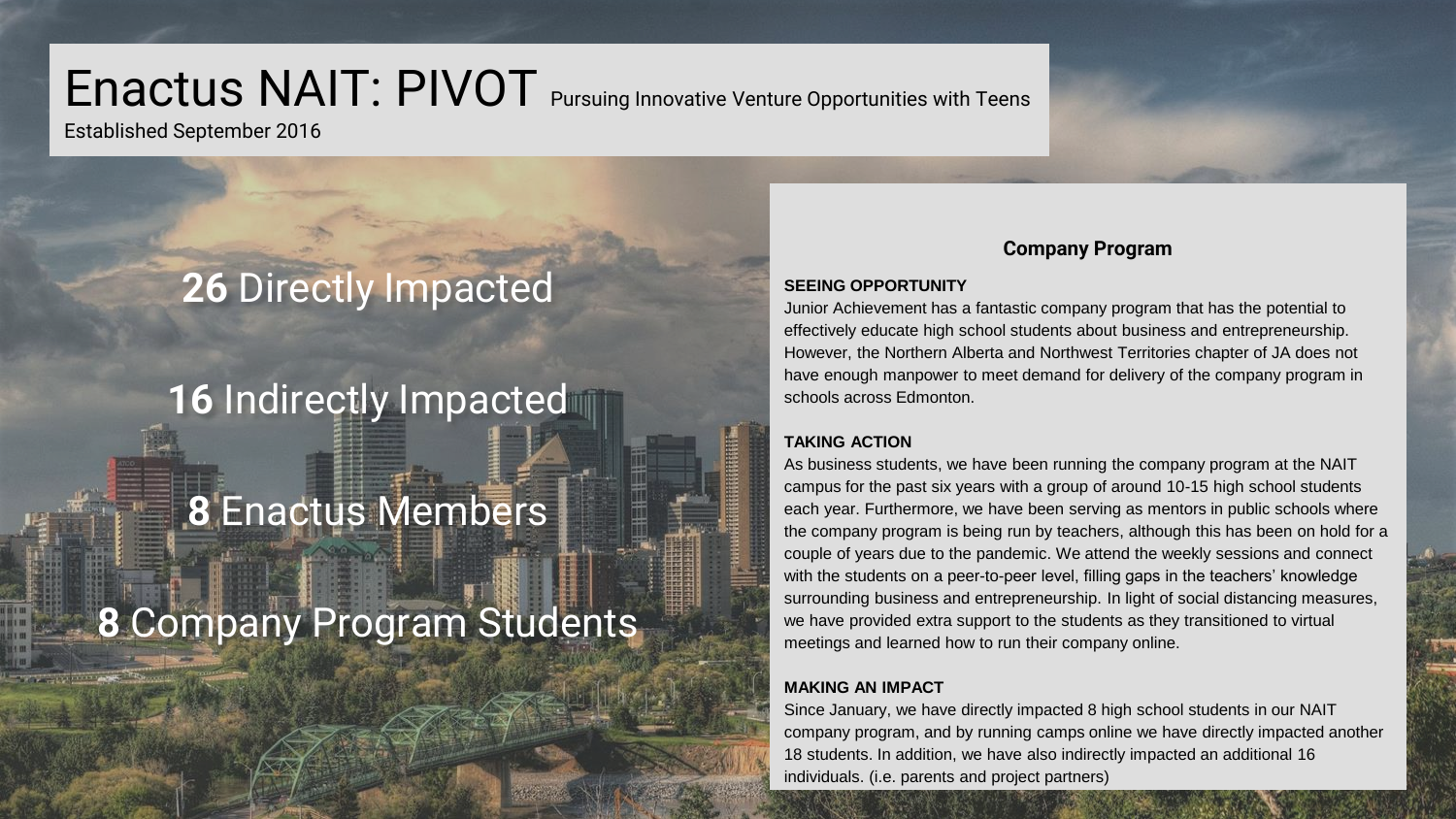# Enactus NAIT: PIVOT Pursuing Innovative Venture Opportunities with Teens

Established September 2016

## **26** Directly Impacted

### **16** Indirectly Impacted

# **8** Enactus Members

# **2** Camps Run

### **Summer Camps**

#### **SEEING OPPORTUNITY**

The Northern Alberta Institute of Technology approached our team about two years ago with the desire to incorporate entrepreneurial education into their summer camp programming for youth aged 10-15. These camps provide participants with instruction in culinary, trades, or programming, but lack the business training that would allow them to pursue a career in their field.

### **TAKING ACTION**

Since then, we've developed that partnership into independent camps either a week or three days long that focus exclusively on providing entrepreneurship and business training to students. Our programming provides the opportunity for high school students to experience the process of coming up with a product idea and then pitching that idea to us. This experiential learning also serves as an introduction to the idea of entrepreneurship as a potential career path while also providing them with knowledge and skills to become an entrepreneur if they so desire.

### **MAKING AN IMPACT**

This year we ran 2 of these camps and are aiming to run two more this summer. We've reached 18 students through the camps already, and estimate that we will be able to reach another 20 students through the upcoming camps we plan to run. Fortunately for us, online delivery has meant that we continue to be able to reach students on a consistent basis.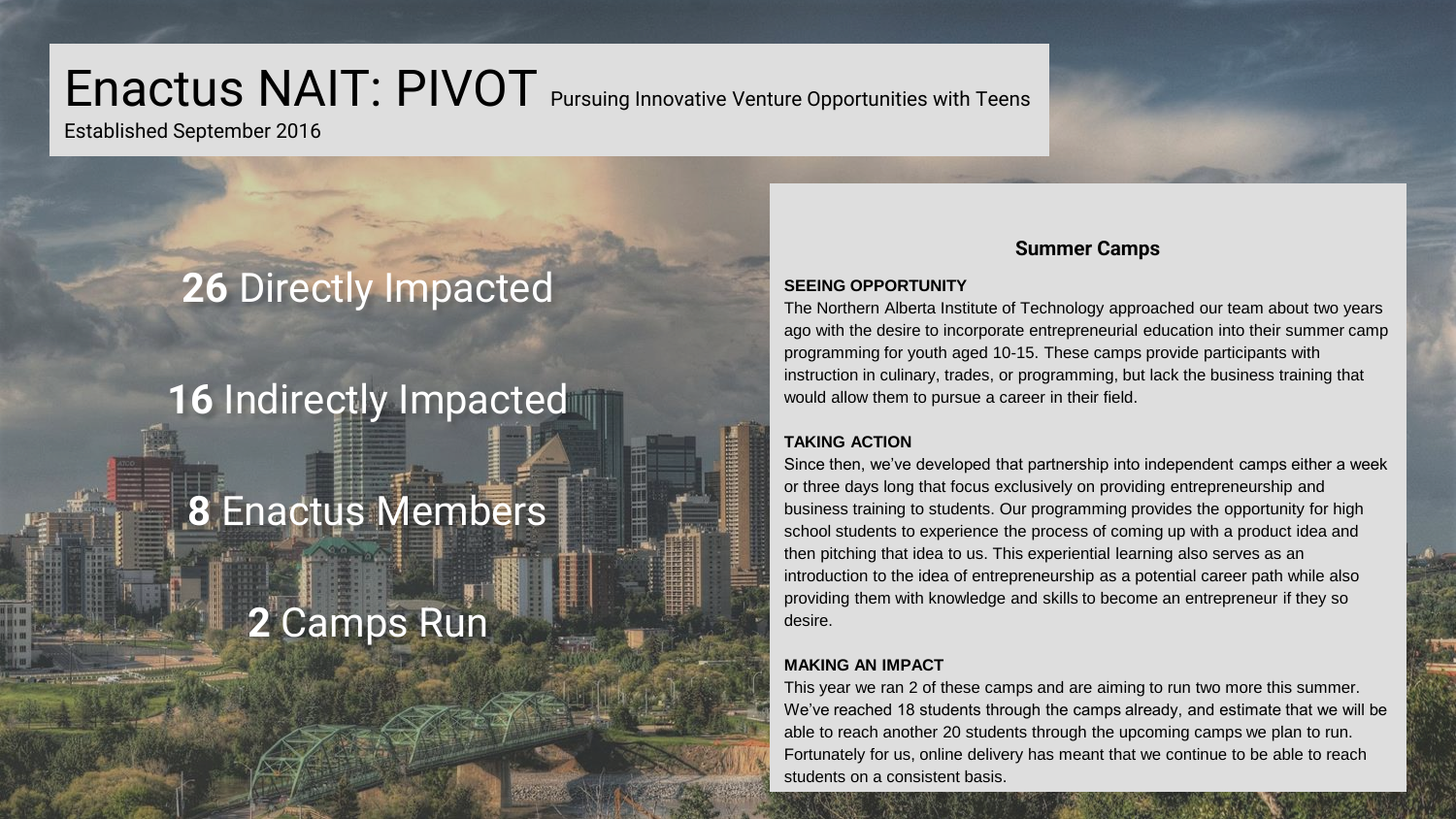# Enactus NAIT: Jal/Amanzi

Established September 2021

### **6** Enactus Members

# **543** Volunteer Hours

## **10** Indirectly Impacted

### **Project To Date**

#### **SEEING OPPORTUNITY**

Water is an issue for many communities around the world, including right here in Canada. When we initially looked to start a project around water security, our idea was to go to India. However, due to Covid and some other factors, our focus ended up shifting domestically to the Indigenous communities that very often do not have access to clean drinking water.

#### **TAKING ACTION**

To date, our focus has been on the research and development of an effective water filtration solution and on how to appropriately approach and work with Indigenous communities. We are working on prototyping our water filtration system and should have a physical prototype within a few weeks. On the research front, we've completed most of our research and identified that an Asset-Based community development model is best suited to the approach that we will need to take and have identified a couple of potential communities to reach out to.

#### **MAKING AN IMPACT**

This project has been primarily focused on research and filtration development so far, and as such we haven't impacted any individuals or communities yet. We estimate that we will be able to impact a great many people in the future, but it will take time since working with Indigenous communities is a delicate process that involves building relationships and trust.